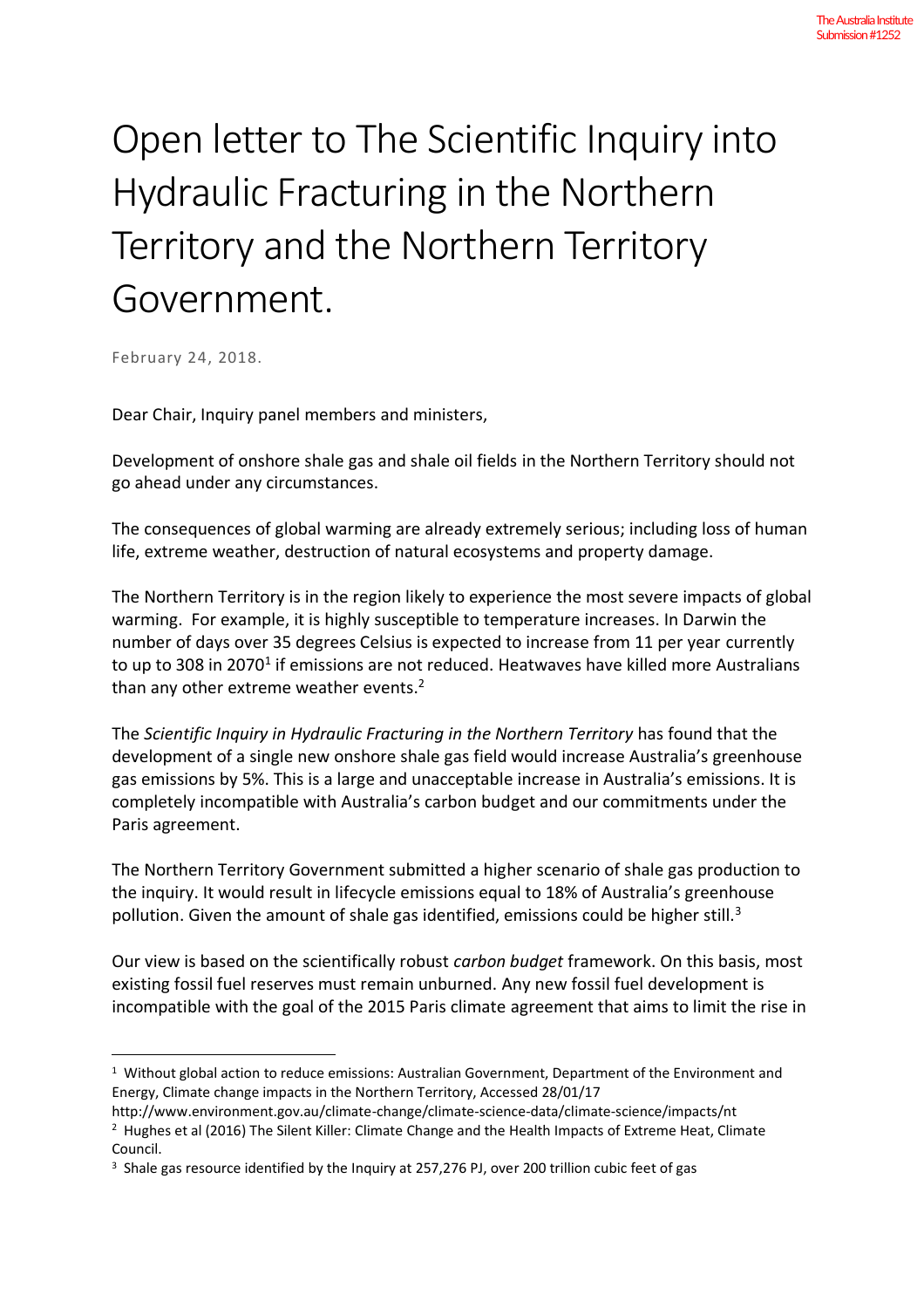global temperature to well below 2.0 degrees Celsius above pre-industrial levels and to make every effort to limit the rise to 1.5 degrees Celsius.

As scientists and experts concerned about the wellbeing of the people of the Northern Territory, Australia and the rest of the world, we strongly urge that onshore shale gas and shale oil development does not go ahead in the Northern Territory under any circumstances.

| <b>Signatories</b>                              |                                                                                                                                                                                                                                                            |
|-------------------------------------------------|------------------------------------------------------------------------------------------------------------------------------------------------------------------------------------------------------------------------------------------------------------|
| Professor Peter Doherty AC                      | Nobel Prize in Physiology or Medicine 1996;<br>Australian of the Year 1997; Laureate Professor.                                                                                                                                                            |
| Professor Fiona Stanley AC FAA                  | Distinguished Research Professor, School of<br>Paediatrics and Child Health; Australian of the<br><b>Year 2003</b>                                                                                                                                         |
| <b>Professor Lesley Hughes</b>                  | Councillor, Climate Council; Ecologist, Macquarie;<br><b>IPCC Lead Author.</b>                                                                                                                                                                             |
| Professor Will Steffen                          | Councillor, Climate Council; Climate Scientist,<br>Australian National University.                                                                                                                                                                         |
| Professor David Karoly                          | Leader, Earth Systems and Climate Change Hub<br>National Environmental Science Program<br>CSIRO Oceans & Atmosphere.                                                                                                                                       |
| Professor Andy Pitman                           | Climate scientist, University of New South Wales.                                                                                                                                                                                                          |
| Dr Andrew Glikson                               | Climate Scientist, Australian National University.                                                                                                                                                                                                         |
| <b>Associate Professor Malte</b><br>Meinshausen | Melbourne.                                                                                                                                                                                                                                                 |
| Professor John Church                           | ARC Laureate Fellow, ARC Centre for Climate<br>System Science and ARC Centre for Climate<br>Extremes, University of New South Wales.                                                                                                                       |
| Ian Dunlop                                      | Former senior executive Shell, former Chairman<br>of the Australian Coal Association, former CEO of<br>the Australian Institute of Company Directors<br>and Chairman the Australian Government<br>Greenhouse Office Experts Group on Emissions<br>Trading. |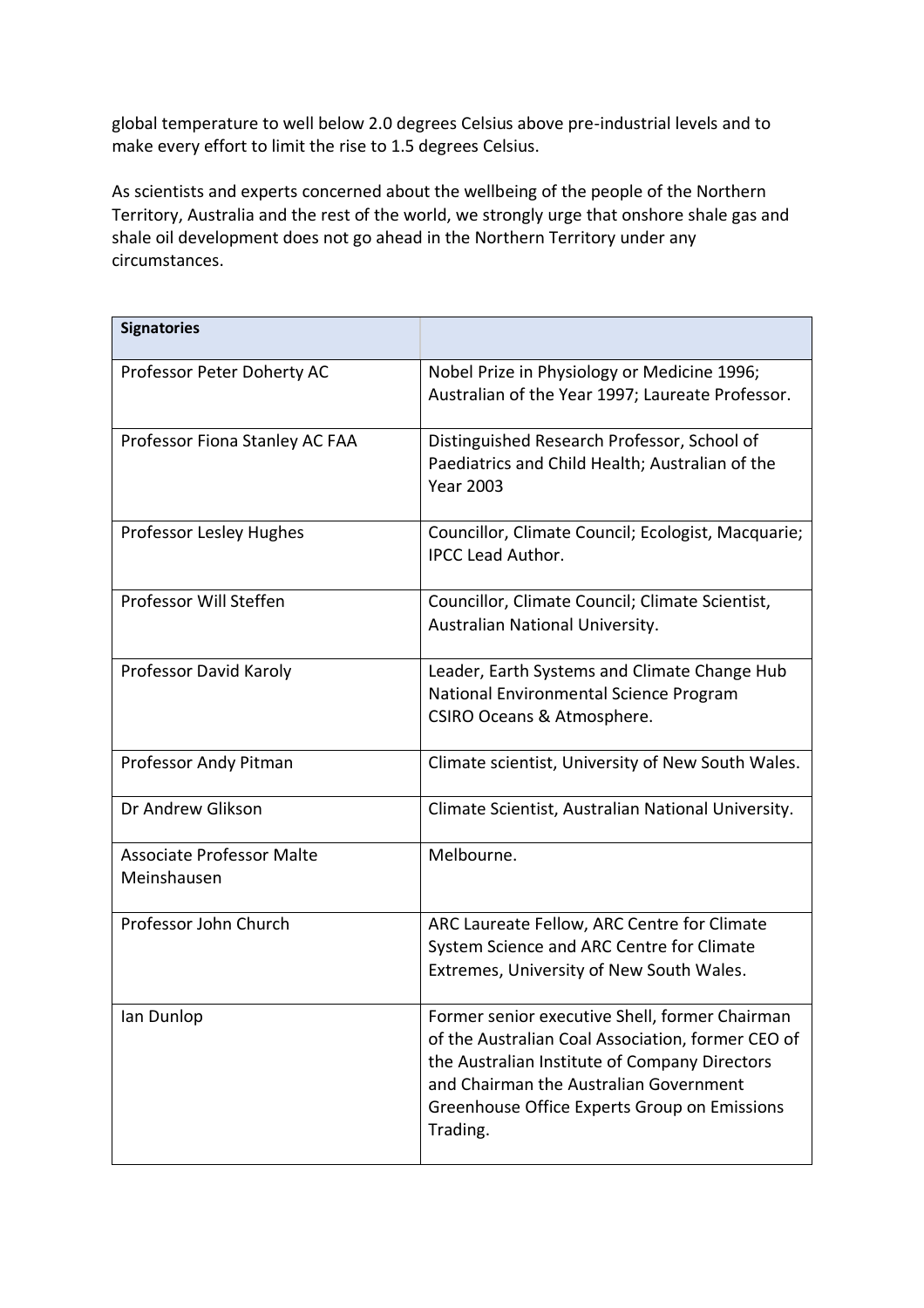| <b>Brett Murphy</b>                                 | Senior Research Fellow / ARC Future Fellow,<br>Charles Darwin University.                                                                                  |
|-----------------------------------------------------|------------------------------------------------------------------------------------------------------------------------------------------------------------|
| Associate Professor Tilman Ruff AM,<br><b>FRACP</b> | Global Health, Melbourne; Co-President,<br>International Physicians for the Prevention of<br>Nuclear War (Nobel Peace Prize, 1985)                         |
| <b>Emeritus Professor Mark L Wahlqvist</b><br>AO    | Medicine, Monash; Former Head of Medicine at<br>Prince Henry's Hospital.                                                                                   |
| Professor Colin Butler                              | Public Health, University of Canberra; co-founder<br><b>BODHI Australia.</b>                                                                               |
| Professor Hilary Bambrick                           | Chair of Population Health, Western Sydney<br>University.                                                                                                  |
| Professor Rick Cavicchioli                          | Biotechnology and Biomolecular Sciences,<br>University of New South Wales.                                                                                 |
| <b>Tim Forcey</b>                                   | Former AEMO Gas Principal, International gas<br>industry engineer Exxon, Esso BHP, former<br>researcher University of Melbourne Energy<br>Institute (MEI). |
| Associate Professor Bayden Wood                     | Australian Research Council Future Fellow;<br>Director of Monash Centre for Biospectroscopy,<br>Monash University.                                         |
| Dr Peter Sainbury                                   | Adjunct Association Professor, School of Public,<br>Health School of Public Health University of<br>Sydney.                                                |
| Frank Talbot AM FRZS (NSW)                          | Fellow California Academy of Science.                                                                                                                      |
| Dr Sue Wareham AOM                                  | President Medical Association for Prevention of<br>War (Australia)                                                                                         |
| Luke Kemp                                           | Senior Economist, Vivid Economics.                                                                                                                         |
| Professor David Bowman                              | School of Biological Sciences, University of<br>Tasmania.                                                                                                  |
| <b>Professor Richard Fuller</b>                     | University of Queensland.                                                                                                                                  |
| Hugh Saddler                                        | Honorary Associate Professor, Crawford School<br>of Public Policy, Australian National University.                                                         |